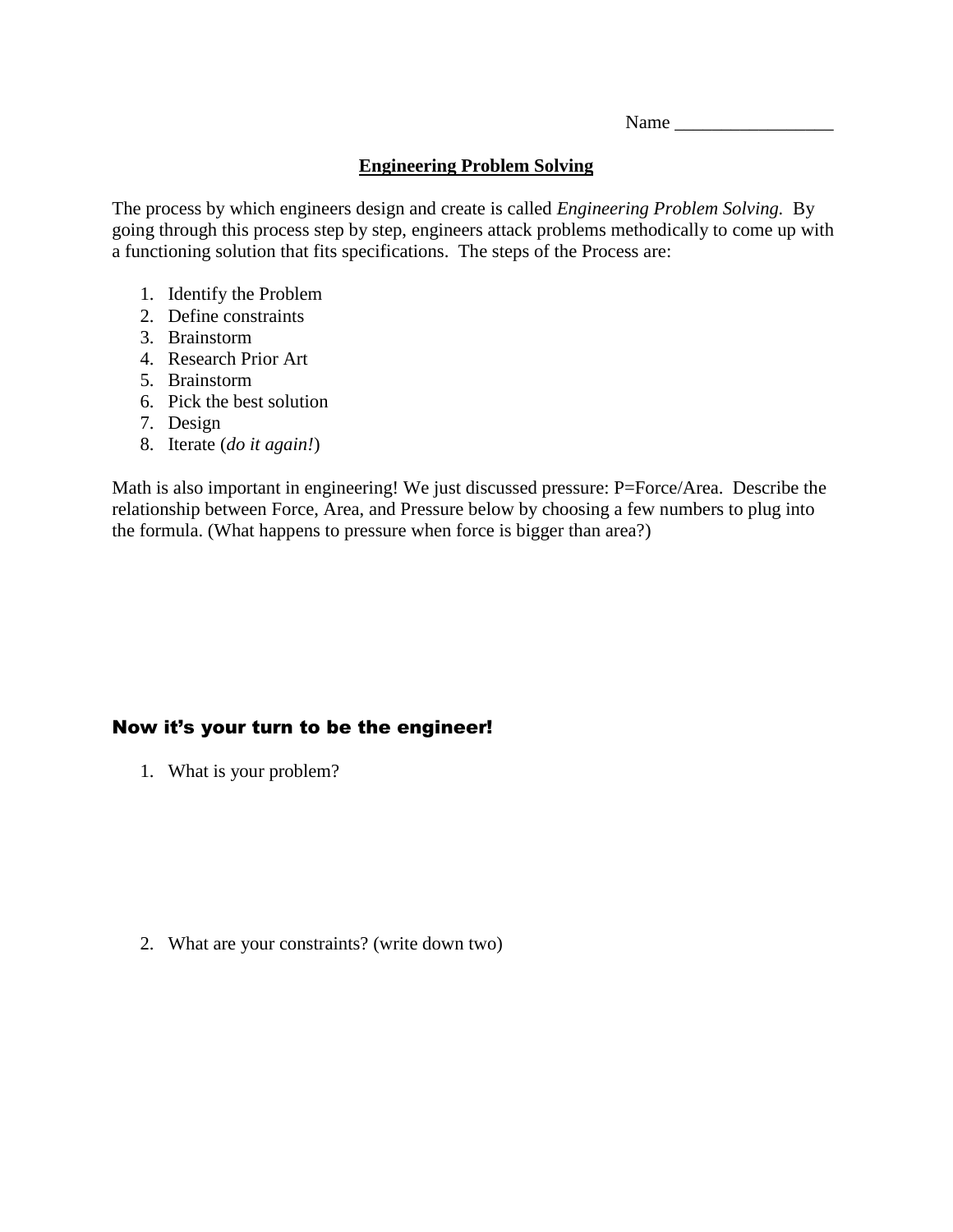3. Write down or sketch three general ideas your group has to solve this problem.

- 4. Usually, engineers read books and other papers for their review of previously designed devices which are known as *prior art*. Instead you have two tasks:
	- a. As a group, think of other things you've learned in science class or in another class. What are two concepts you've learned already that might be important to consider in creating your device?

- b. Go to one other group and talk about their possible designs. What did you learn or what ideas did you gain from a different group?
- 5. Brainstorm again! Do you have any new ideas? Do you have any changes you want to make on your old designs? Write at least one new idea or change to an above design down here.